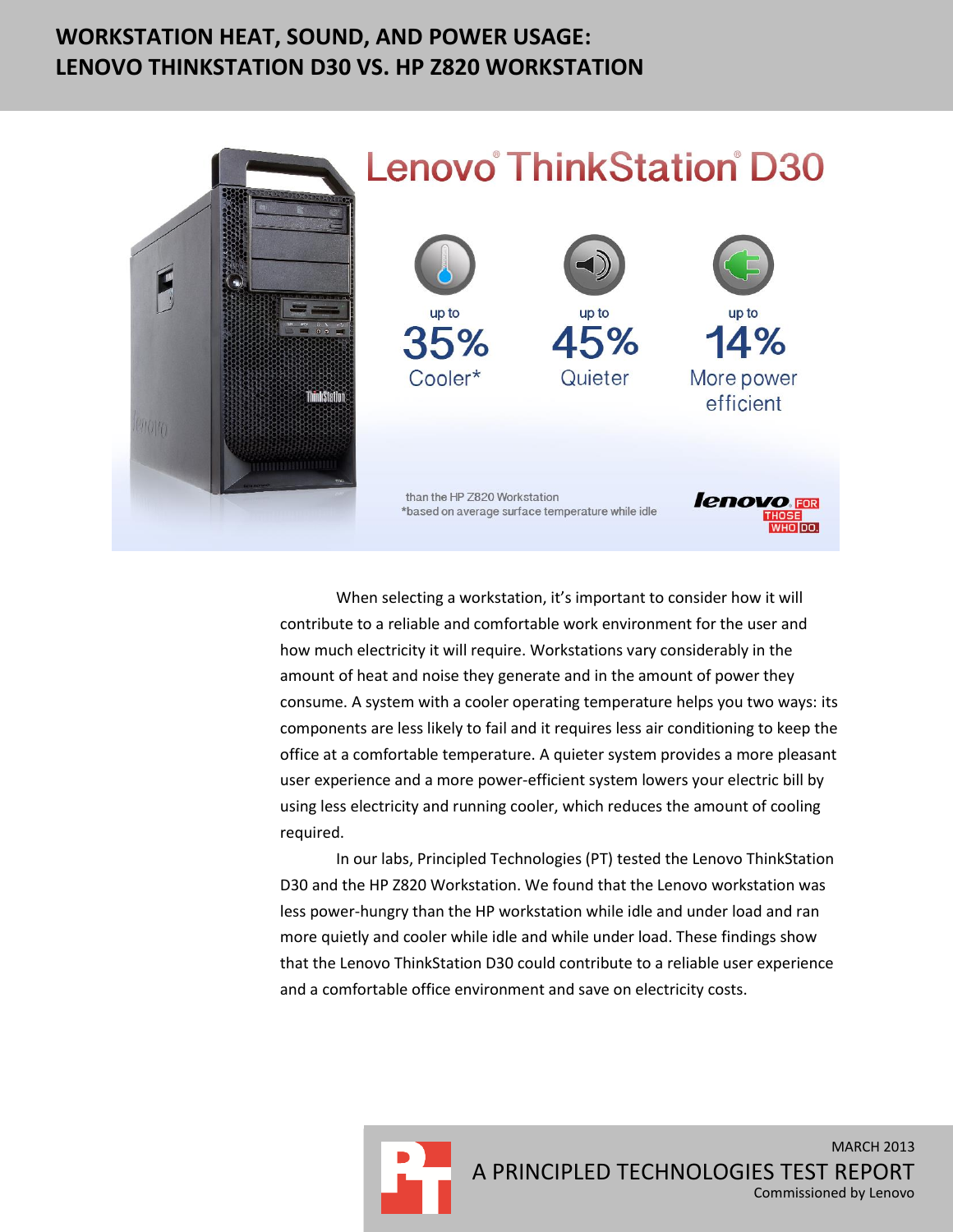# **WHICH WORKSTATION DELIVERS RELIABILITY, POWER-EFFICIENCY, AND A PLEASANT WORK ENVIRONMENT?**

A workstation that generates more heat and noise and uses more power than necessary can be more prone to system failure, can be distracting and uncomfortable for workers , and can boost electricity bills—both because of the power the system itself draws and the power that additional air conditioning uses. To determine how two workstations compared on these fronts, we measured the heat, noise, and power consumption of the Lenovo ThinkStation D30 and the HP Z820 Workstation.

We performed the tests while the two systems were idle and again while they were running a heavy workload that consisted of two benchmarks stressing each system's hard disk, processor, and memory.

|                                               | <b>Lenovo ThinkStation</b><br><b>D30</b> | <b>HP Z820 Workstation</b> | <b>Lenovo ThinkStation</b><br><b>D30 was</b> |  |  |
|-----------------------------------------------|------------------------------------------|----------------------------|----------------------------------------------|--|--|
| Heat (degrees Celsius above room temperature) |                                          |                            |                                              |  |  |
| <b>Idle</b>                                   |                                          |                            |                                              |  |  |
| Average of two rear system                    | $4.1^\circ$                              | $4.3^\circ$                | 5% cooler                                    |  |  |
| fan exhausts                                  |                                          |                            |                                              |  |  |
| Average of five surface                       | $3.4^\circ$                              | $5.2^\circ$                | 35% cooler                                   |  |  |
| locations                                     |                                          |                            |                                              |  |  |
| Average of seven interior                     | $10.7^\circ$                             | $12.7^\circ$               | 16% cooler                                   |  |  |
| locations                                     |                                          |                            |                                              |  |  |
| <b>Under load</b>                             |                                          |                            |                                              |  |  |
| Average of two rear system                    | $9.9^\circ$                              | $13.8^\circ$               | 28% cooler                                   |  |  |
| fan exhausts                                  |                                          |                            |                                              |  |  |
| Average of five surface                       | $6.9^\circ$                              | $10.2^\circ$               | 32% cooler                                   |  |  |
| locations                                     |                                          |                            |                                              |  |  |
| Average of seven interior                     | $19.7^\circ$                             | $21.0^\circ$               | 6% cooler                                    |  |  |
| locations                                     |                                          |                            |                                              |  |  |
| Power usage (watts)                           |                                          |                            |                                              |  |  |
| Idle                                          | 78.2                                     | 90.6                       | Used 14% less power                          |  |  |
| Under load                                    | 146.7                                    | 154.1                      | Used 5% less power                           |  |  |
| <b>Acoustics (decibels)</b>                   |                                          |                            |                                              |  |  |
| Idle                                          | 25.1                                     | 30.5                       | 45% quieter                                  |  |  |
| Under load                                    | 28.0                                     | 30.8                       | 21% quieter                                  |  |  |

Figure 1 presents highlights of our test results.

**Figure 1: Test results summary. Lower numbers are better.**

For detailed specifications of our test systems, see [Appendix A.](#page-5-0) For

details of our testing, see [Appendix B.](#page-5-1)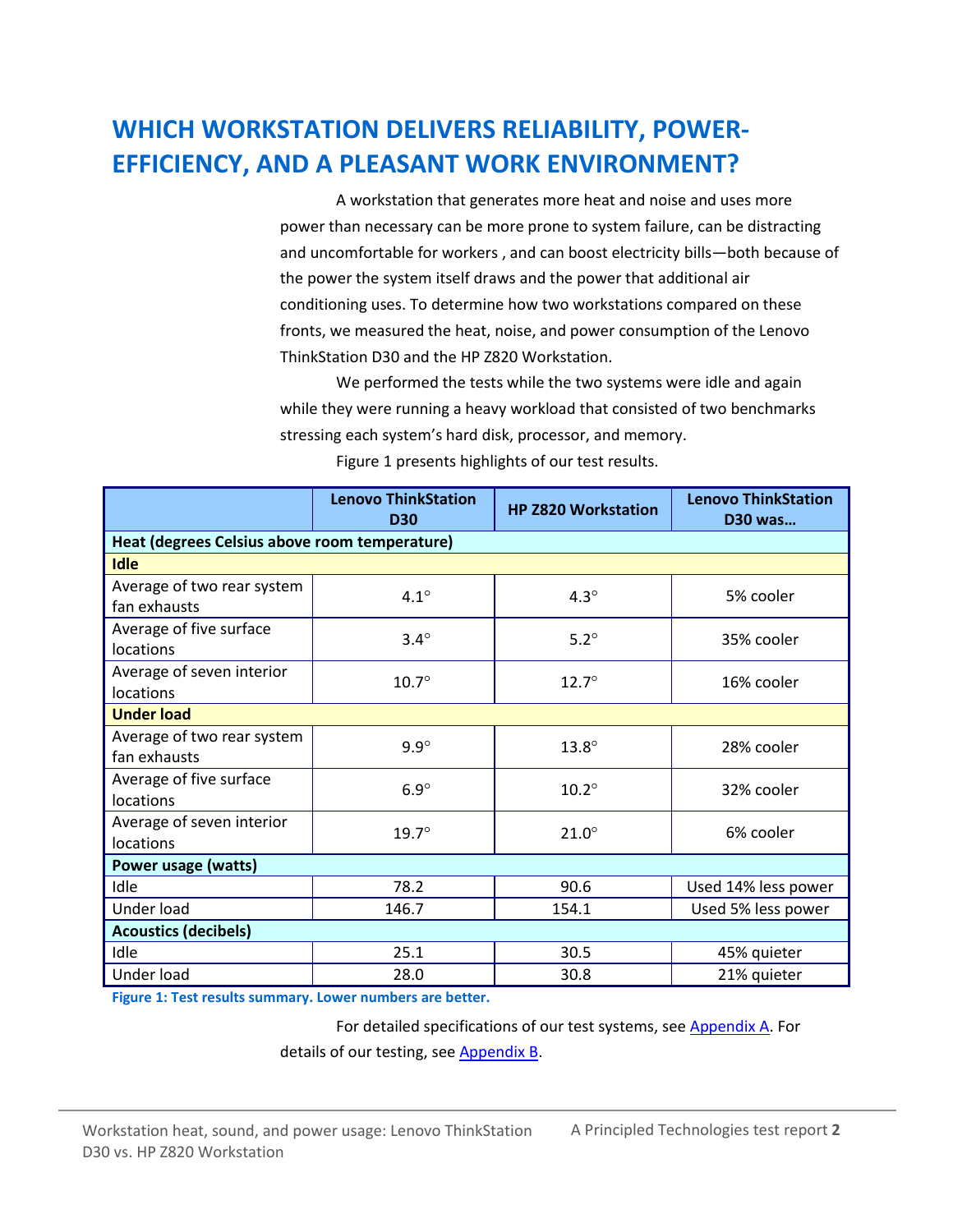### **COOL UNDER PRESSURE**

The operating temperatures of computers vary considerably. While one advantage of a cooler workstation is obvious—no one wants a hot office workstations running at cooler temperatures also bring other benefits.

It is well known within the IT industry that operating temperatures degrade hardware reliability. Excess heat can cause hard drives, CPUs, memory, and other components to fail. For example, overheating can expand hard drive platters, causing hard drive failure. At the very least, excess heat can reduce the drive's effective operating life. According to a recent Fujitsu white paper, hard disk manufacturers now suggest cooler operating temperatures for drive enclosures.<sup>1</sup> Because many users fail to back up their data on a regular basis, adequate ventilation and cooling in a workstation goes a long way to avoiding problems such as catastrophic data loss due to hard drive failure.

Many workers are not fortunate enough to have control over the climate in their offices. Not only do workstations with higher operating temperatures place extra wear on hardware, but they can make an already warm office even more uncomfortable.

With system reliability and user comfort in mind, we measured the temperature of several key internal and external spots on the two workstations while they were idle and while they were running a heavy workload. Given that most workstations run 24 hours a day, we believe the most appropriate measure of thermal performance is the temperature of the air exiting the rear exhaust when the workstation is idle.

For each of the locations, we measured the temperature three times and noted the number of degrees Celsius each measurement deviated from the ambient room temperature. Because the ambient temperature varied throughout our testing, the temperature difference between the ambient temperature and the surface temperature we recorded for each system makes the fairest comparison.

Workstation heat, sound, and power usage: Lenovo ThinkStation A Principled Technologies test report **3** D30 vs. HP Z820 Workstation

 $\overline{a}$ 

<sup>&</sup>lt;sup>1</sup> [http://www.fujitsu.com/downloads/COMP/fcpa/hdd/sata-mobile-ext-duty\\_wp.pdf](http://www.fujitsu.com/downloads/COMP/fcpa/hdd/sata-mobile-ext-duty_wp.pdf)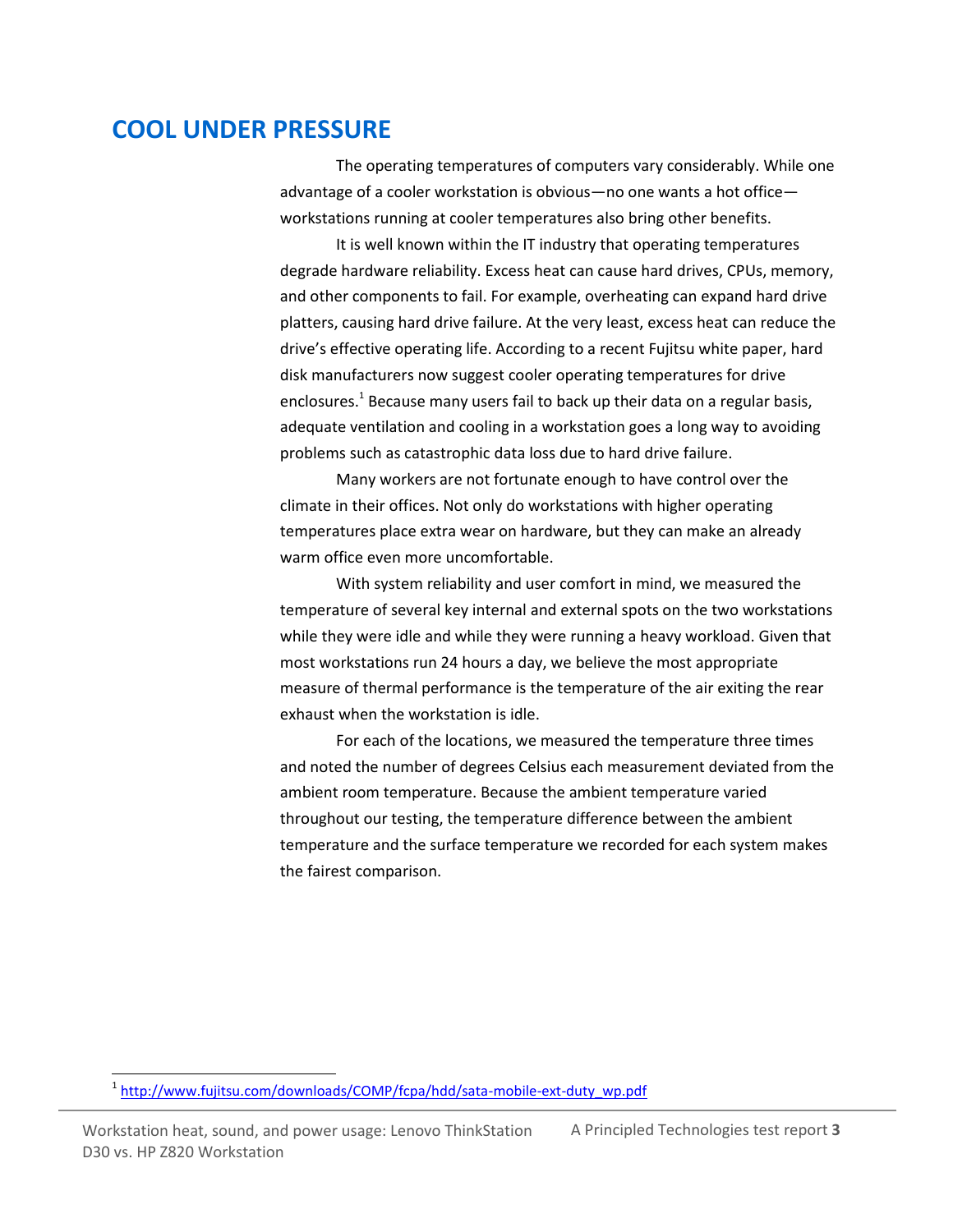### **QUIETER IS BETTER**

Any user, given a choice, would prefer a quiet system to a noisy one. As Figure 2 shows, the Lenovo ThinkStation D30 was quieter than the HP workstation. We calculated the difference in perceived volume with the two workstations using the following formula<sup>2</sup> for sound level change:

 $\Delta L = 10 \cdot log2x = 33.22 \cdot log(x)$ 

The change in sound level  $(\Delta L)$  is related to the ratio for loudness (or volume) by using the calculated  $\Delta L$  as follows:

$$
x = 10^{\frac{\Delta L}{33.22}} = 2^{\frac{\Delta L}{10}}
$$

For example, if the level change ( $\Delta L$ ) is 0.2dB, the ratio for loudness is 1.014x, or 1.4 percent louder.

Using this approach, we determined that the Lenovo ThinkStation D30 was up to 45.4 percent quieter than the other workstation when the systems were idle and up to 21.4 percent quieter when they were under load.



**Figure 2: The Lenovo ThinkStation D30 was quieter than the HP workstation both when idle and when under load.**

 $\overline{a}$ 

Workstation heat, sound, and power usage: Lenovo ThinkStation A Principled Technologies test report 4 D30 vs. HP Z820 Workstation

<sup>&</sup>lt;sup>2</sup> <http://www.sengpielaudio.com/calculator-levelchange.htm>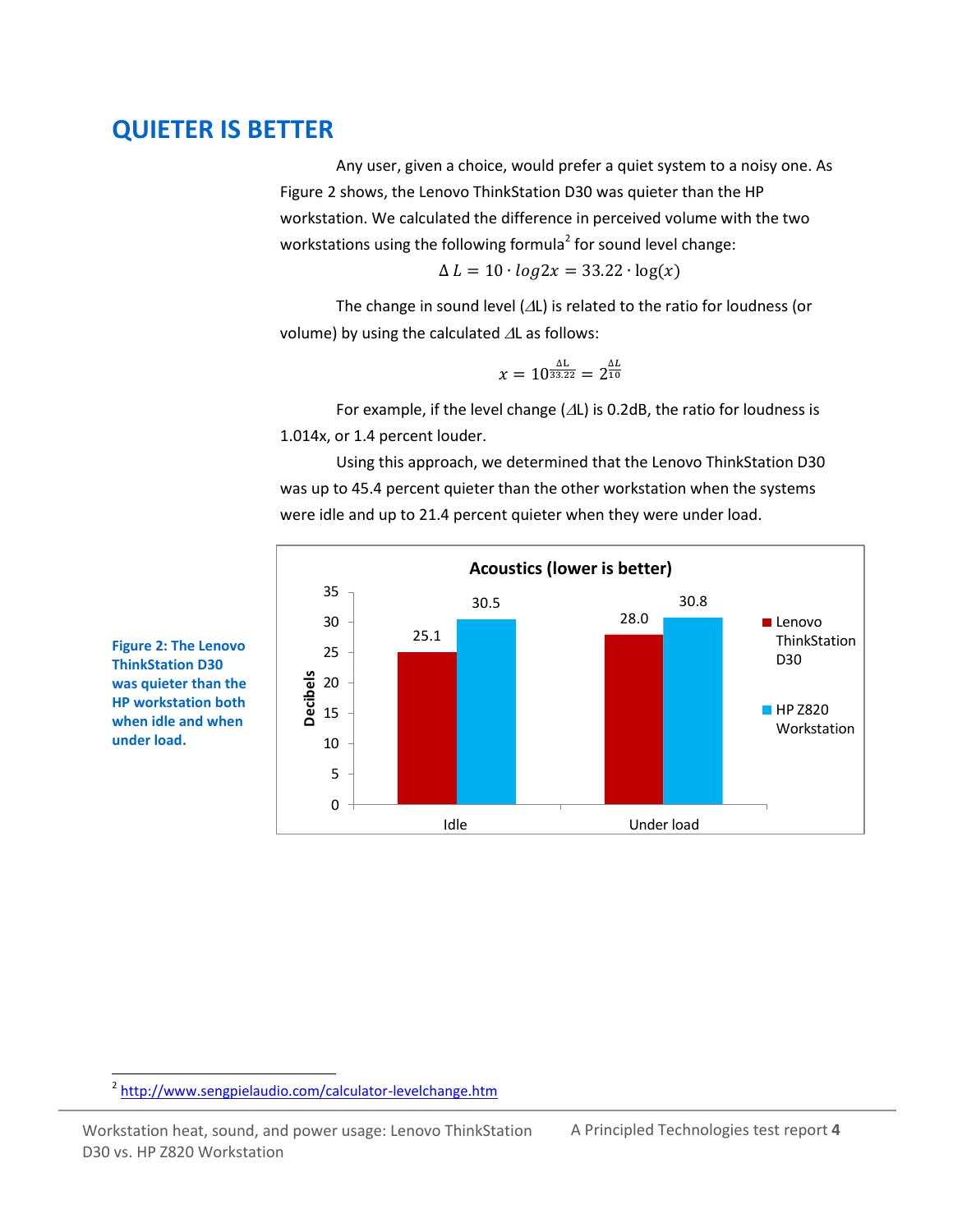# **LESS POWER USED IS BETTER**

A workstation that uses less power saves you money when the electric bill comes. As Figure 3 shows, when the two systems were idle, the Lenovo ThinkStation D30 used 13.7 percent less power than the HP workstation. When the systems were under load, the Lenovo ThinkStation D30 used 4.8 percent less power than the HP workstation. We used an Extech® Power Analyzer to measure power consumption.



**Figure 3: When idle, the Lenovo ThinkStation D30 used 13.7 percent less power than the HP workstation.**

# **IN CONCLUSION**

A workstation that runs quietly and cooly and uses less power is a great boon to workers and the companies they work for. In our tests, both when idle and when under load, the Lenovo ThinkStation D30 generally ran at lower surface temperatures than the HP Z820 Workstation and ran more quietly. The Lenovo ThinkStation D30 also used less power when idle and while under load. These findings show that the Lenovo ThinkStation D30 could meet the needs of those who want to provide a reliable, comfortable work environment while using less power.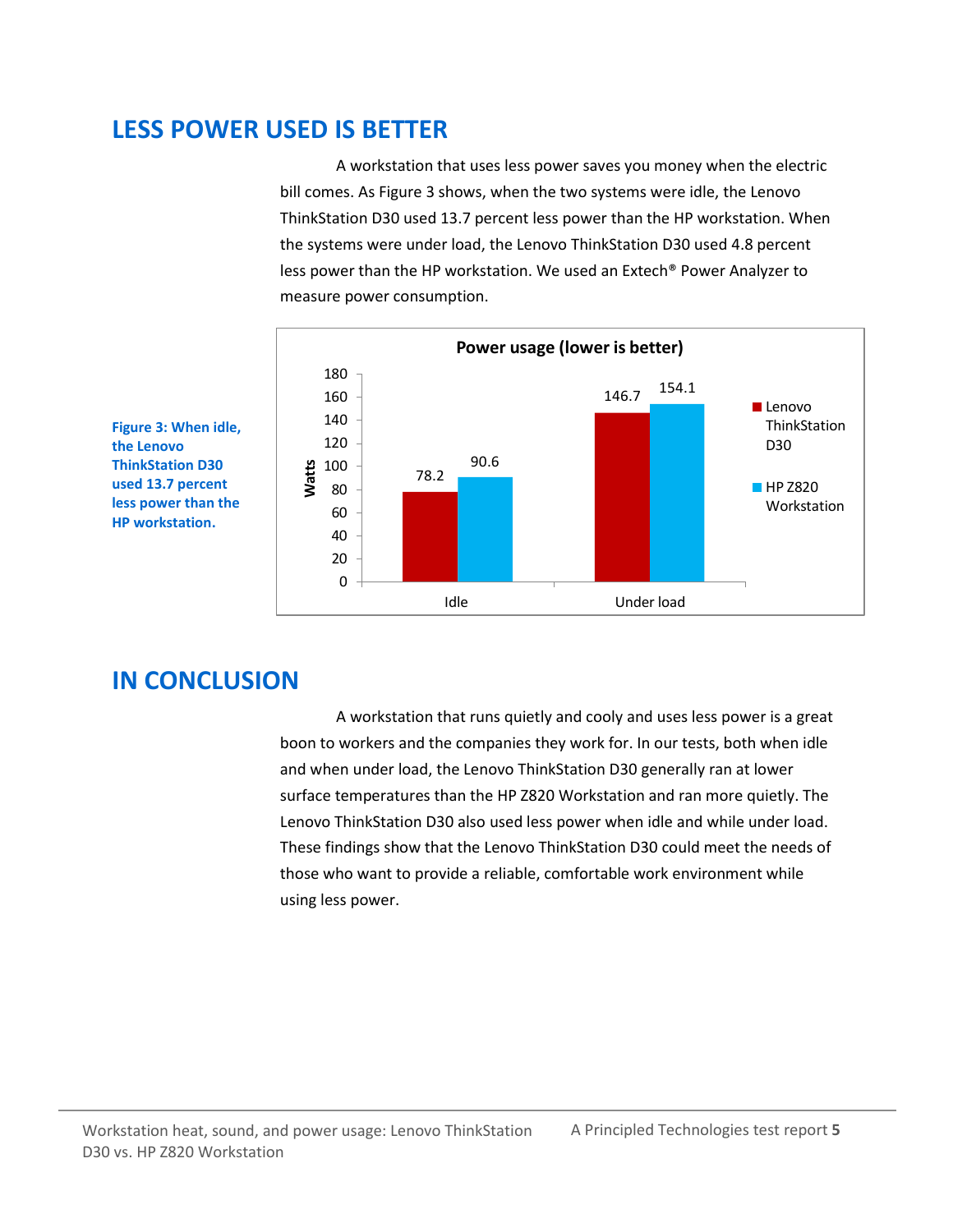# <span id="page-5-0"></span>**APPENDIX A: DETAILED SYSTEM CONFIGURATION**

<span id="page-5-1"></span>

| <b>System</b>                             | <b>Lenovo ThinkStation D30</b> | <b>HP Z820 Workstation</b> |
|-------------------------------------------|--------------------------------|----------------------------|
| <b>General</b>                            |                                |                            |
| Number of processor packages              | $\overline{2}$                 | $\overline{2}$             |
| Number of cores per processor             | $\overline{4}$                 | $\overline{4}$             |
| Number of hardware threads                |                                | 1                          |
| per core                                  | 1                              |                            |
| Total number of processor                 | 8                              | 8                          |
| threads in system                         |                                |                            |
| System power management                   | <b>ThinkCentre Default</b>     | <b>Balanced</b>            |
| policy                                    |                                |                            |
| Processor power-saving option             | <b>EIST</b>                    | <b>EIST</b>                |
| <b>CPU</b>                                |                                |                            |
| Vendor                                    | Intel <sup>®</sup>             | Intel                      |
| Name                                      | Xeon <sup>®</sup>              | Xeon                       |
| Model number                              | E5-2609                        | E5-2609                    |
| Stepping                                  | C <sub>2</sub>                 | C <sub>2</sub>             |
| Socket type                               | Socket 2011 LGA                | Socket 2011 LGA            |
| Core frequency (GHz)                      | 2.40                           | 2.40                       |
| <b>Bus Speed</b>                          | Intel QPI 6.4 GT/s             | Intel QPI 6.4 GT/s         |
| L1 cache                                  | 32 KB + 32 KB (per core)       | 32 KB + 32 KB (per core)   |
| L <sub>2</sub> cache                      | 1 MB (256 KB per core)         | 1 MB (256 KB per core)     |
| L3 cache                                  | 10 MB (shared)                 | 10 MB (shared)             |
| <b>Platform</b>                           |                                |                            |
| Vendor                                    | Lenovo                         | Hewlett-Packard            |
| Motherboard model number                  | Lenovo                         | 158B                       |
| Motherboard chipset                       | Intel C600                     | Intel C602                 |
| <b>BIOS</b> name and version              | Lenovo A1KT43AUS (12/04/2012)  | Hewlett-Packard J63 v02.08 |
|                                           |                                | (10/17/2012)               |
| <b>Memory module(s)</b>                   |                                |                            |
| Vendor and model number                   | Micron® MT9JSF25672PZ-         | Micron MT9JSF25672AZ-      |
|                                           | 1G4D1BB                        | 1G6M1ZE                    |
| Type                                      | PC3-10600                      | PC3-12800                  |
| Speed (MHz)                               | 1,333                          | 1,333                      |
| Speed running in the system<br>(MHz)      | 1,066                          | 1,333                      |
| Timing/Latency (tCL-tRCD-tRP-<br>tRASmin) | $7 - 7 - 7 - 20$               | 11-11-11-28                |
| Size (MB)                                 | 2,048                          | 2,048                      |
| Number of memory module(s)                | $\overline{2}$                 | $\overline{2}$             |
| Total amount of system RAM<br>(GB)        | 4                              | 4                          |

Figure 4 presents detailed configuration information for the two systems we tested.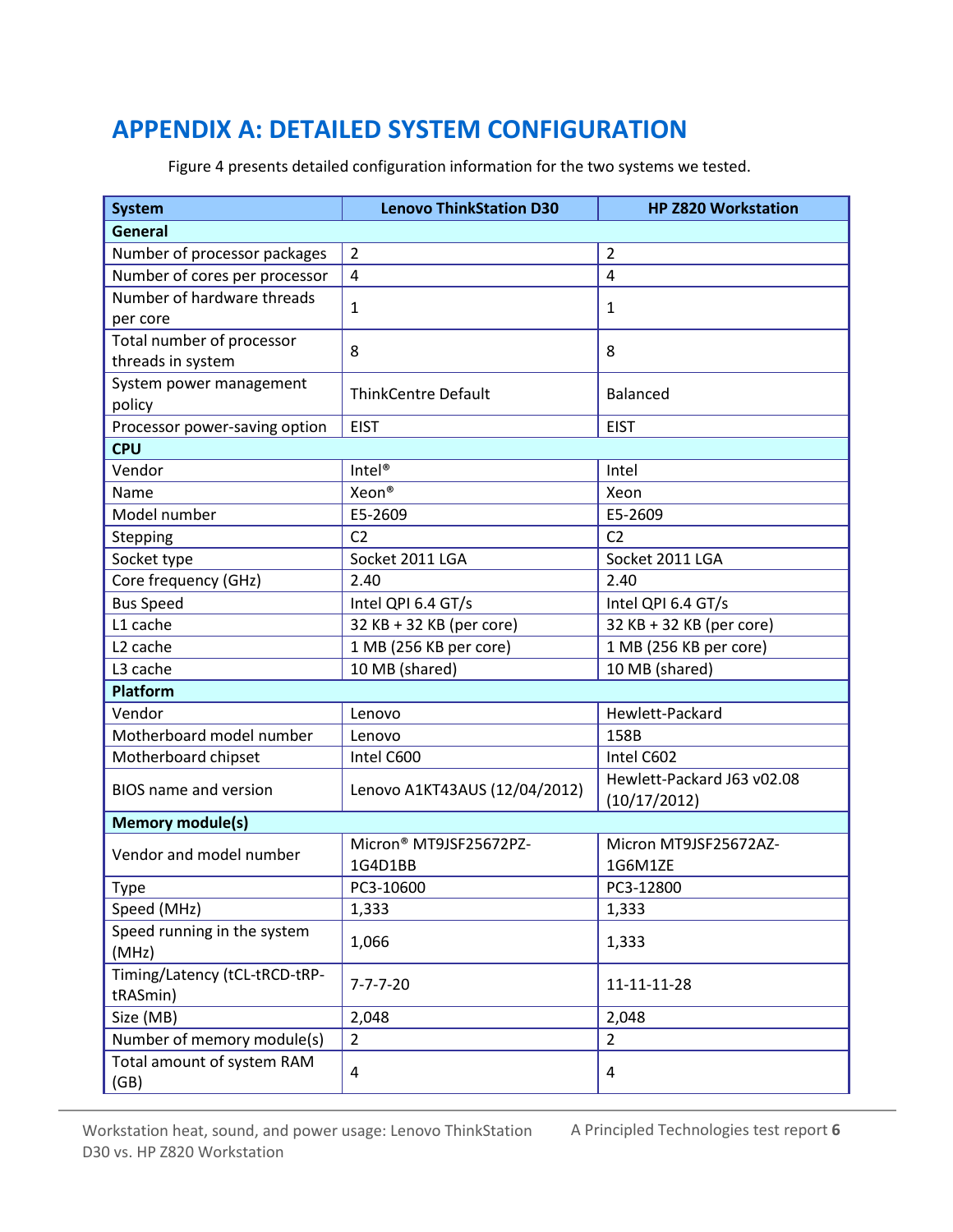| <b>System</b>                           | <b>Lenovo ThinkStation D30</b>                | <b>HP Z820 Workstation</b>                    |  |  |
|-----------------------------------------|-----------------------------------------------|-----------------------------------------------|--|--|
| Chip organization (single-              | Double-sided                                  | Single-sided                                  |  |  |
| sided/double-sided)                     |                                               |                                               |  |  |
| Channel (single/dual)                   | Single                                        | Quad                                          |  |  |
| <b>Hard disk</b>                        |                                               |                                               |  |  |
| Vendor and model number                 | Seagate® ST3500413AS                          | Seagate ST500DM002                            |  |  |
| Number of disks in system               | $\mathbf{1}$                                  | $\mathbf{1}$                                  |  |  |
| Size (GB)                               | 500                                           | 500                                           |  |  |
| Buffer size (MB)                        | 16                                            | 16                                            |  |  |
| <b>RPM</b>                              | 7,200                                         | 7,200                                         |  |  |
| <b>Type</b>                             | SATA 6Gb/s                                    | SATA 6Gb/s                                    |  |  |
| Controller                              | Intel C600 Chipset Family SATA<br><b>AHCI</b> | Intel C600 Chipset Family SATA<br><b>AHCI</b> |  |  |
| <b>Driver</b>                           | Intel 3.2.0.1126 (06/20/2012)                 | Intel 3.5.1.1008 (09/14/2012)                 |  |  |
| <b>Operating system</b>                 |                                               |                                               |  |  |
|                                         | Microsoft <sup>®</sup> Windows <sup>®</sup> 7 | <b>Microsoft Windows 7</b>                    |  |  |
| Name                                    | Professional x64                              | Professional x64                              |  |  |
| <b>Build number</b>                     | 7601                                          | 7601                                          |  |  |
| Service Pack                            | $\mathbf 1$                                   | $\mathbf{1}$                                  |  |  |
| File system                             | <b>NTFS</b>                                   | <b>NTFS</b>                                   |  |  |
| Kernel                                  | ACPI x64-based PC                             | ACPI x64-based PC                             |  |  |
| Language                                | English                                       | English                                       |  |  |
| Microsoft DirectX version               | 11                                            | 11                                            |  |  |
| <b>Graphics</b>                         |                                               |                                               |  |  |
| Vendor and model number                 | NVIDIA <sup>®</sup> Quadro <sup>®</sup> 600   | NVIDIA Quadro 600                             |  |  |
| <b>Type</b>                             | <b>Discrete</b>                               | <b>Discrete</b>                               |  |  |
| Chipset                                 | Quadro 600                                    | Quadro 600                                    |  |  |
| <b>BIOS</b> version                     | 70.8.27.0.2                                   | 70.8.88.0.7                                   |  |  |
| Total available graphics<br>memory (MB) | 2,791                                         | 2,778                                         |  |  |
| Dedicated video memory (MB)             | 1,024                                         | 1,024                                         |  |  |
| System video memory (MB)                | $\mathbf 0$                                   | $\mathbf 0$                                   |  |  |
| Shared system memory (MB)               | 1,767                                         | 1,754                                         |  |  |
| Resolution                              | 1,280 x 1,024 (32-bit)                        | 1,280 x 1,024 (32-bit)                        |  |  |
| <b>Driver</b>                           | NVIDIA 8.17.12.7642<br>(12/10/2011)           | NVIDIA 9.18.13.668 (09/17/2012)               |  |  |
| Sound card/subsystem                    |                                               |                                               |  |  |
| Vendor and model number                 | Realtek™ High Definition Audio                | <b>NVIDIA High Definition Audio</b>           |  |  |
| <b>Driver</b>                           | Realtek 6.0.1.6662 (06/19/2012)               | NVIDIA 1.3.18.0 (07/03/2012)                  |  |  |
| Ethernet #1                             |                                               |                                               |  |  |
| Vendor and model number                 | Intel 82579LM Gigabit                         | Intel 82579LM Gigabit                         |  |  |
| <b>Driver</b>                           | Intel 12.2.45.0 (08/10/2012)                  | Intel 11.16.96.0 (06/21/2012)                 |  |  |
| <b>Ethernet #2</b>                      |                                               |                                               |  |  |
| Vendor and model number                 | Intel 82574L Gigabit                          | Intel 82574L Gigabit                          |  |  |
|                                         |                                               |                                               |  |  |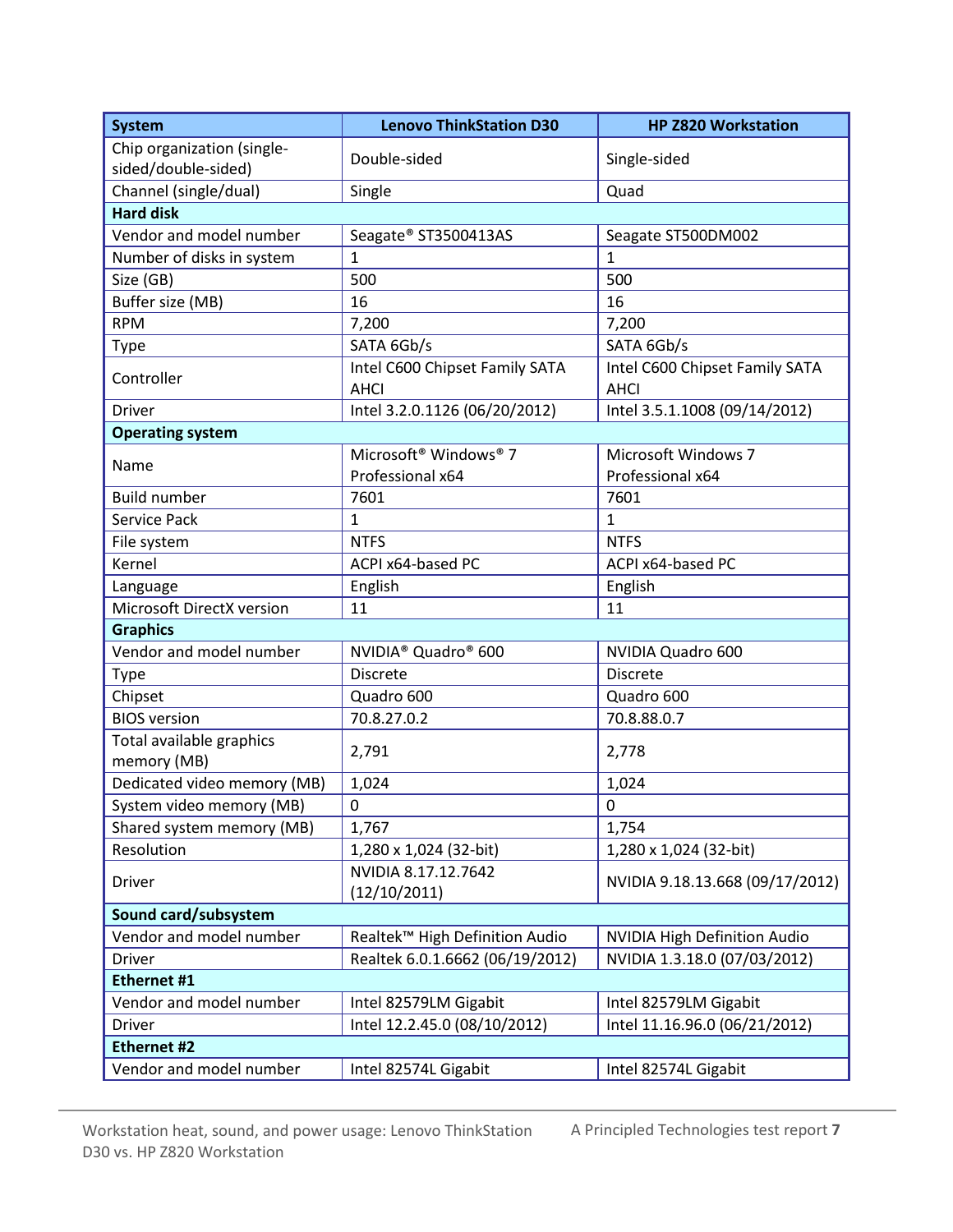| <b>System</b>           | <b>Lenovo ThinkStation D30</b> | <b>HP Z820 Workstation</b>    |  |  |
|-------------------------|--------------------------------|-------------------------------|--|--|
| <b>Driver</b>           | Intel 11.17.27.0 (06/18/2012)  | Intel 11.14.48.0 (10/13/2011) |  |  |
| <b>Optical drive(s)</b> |                                |                               |  |  |
| Vendor and model number | TSSTcorp® SH-216AB DVD-RW      | N/A                           |  |  |
| <b>Type</b>             | DVD-ROM                        | N/A                           |  |  |
| <b>USB ports</b>        |                                |                               |  |  |
| Number                  | 12                             | 9                             |  |  |
| <b>Type</b>             | 2 x USB 3.0, 10 x USB 2.0      | 4 x USB 3.0, 5 x USB 2.0      |  |  |
| Other                   | 25-in-1 media card reader,     | 22-in-1 media card reader,    |  |  |
|                         | DisplayPort                    | DisplayPort                   |  |  |
| IEEE 1394 ports         |                                |                               |  |  |
| Number                  | 0                              | $\overline{2}$                |  |  |
| <b>Monitor</b>          |                                |                               |  |  |
| <b>Type</b>             | ViewSonic® VG730m              | ViewSonic VG730m              |  |  |
| Screen size (inches)    | 17                             | 17                            |  |  |
| Refresh rate (Hz)       | 60                             | 60                            |  |  |

**Figure 4: System configuration information.**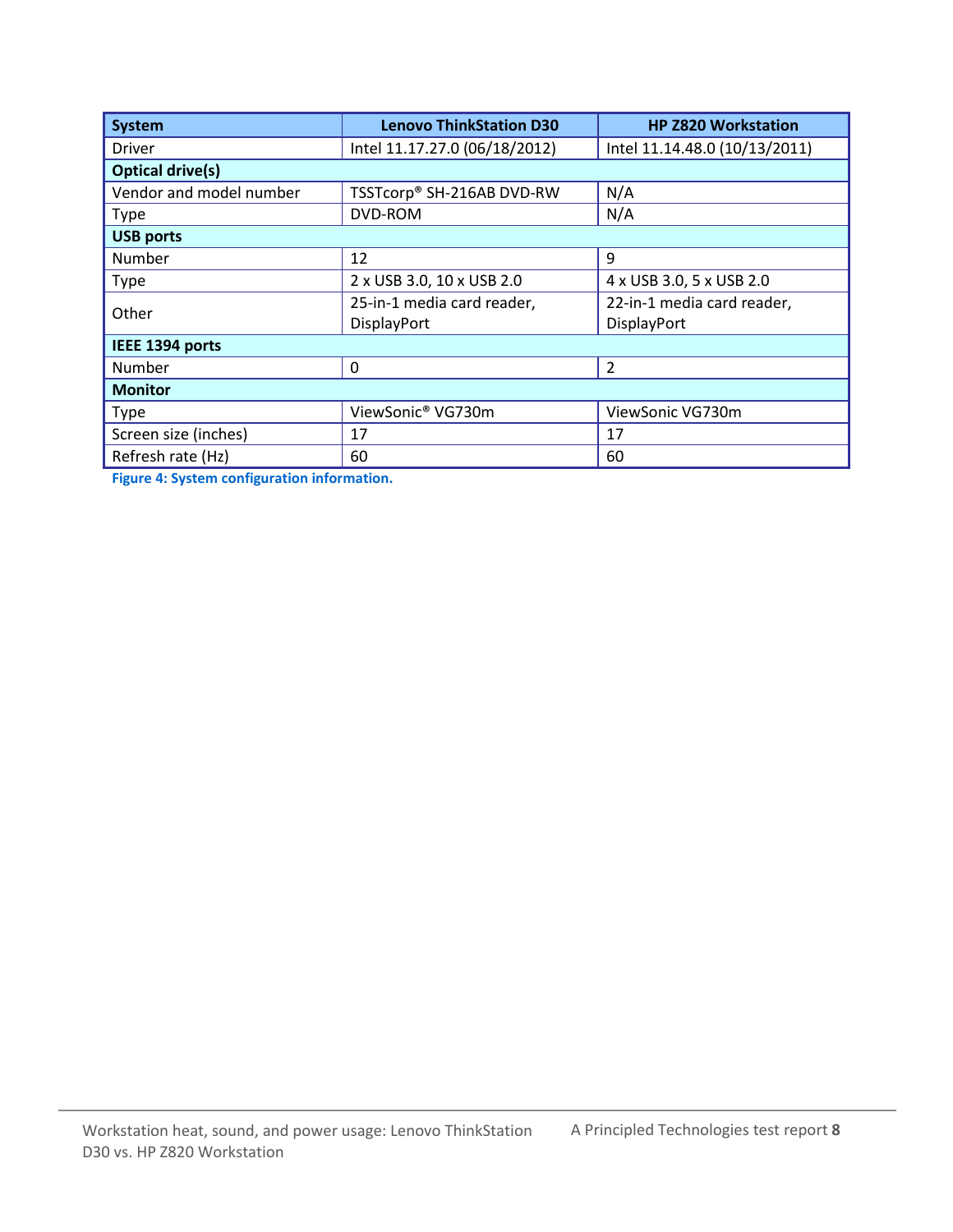# **APPENDIX B: DETAILED TEST METHODOLOGY**

### **Measuring surface temperature**

#### **Test requirements**

- Fluke<sup>®</sup> 2680A Data Acquisition System
- PassMark® BurnInTest Professional
- Linpack benchmark

#### **Measuring system temperature and power while idle**

#### *Setting up the test*

- 1. Set the power plan to the manufacturer's default setting. Set the display brightness to 100 percent:
	- a. Click Start.
	- b. In the Start menu's quick search field, type Power Options
	- c. Move the Screen brightness slider all the way to the right.
- 2. Set the remaining power plan settings as follows:
	- Dim the display: Never
	- Turn off the display: Never
	- Put the computer to sleep: Never
- 3. Disable the screen saver.
- 4. Place the workstation, mouse, keyboard, and display in a windowless, climate-controlled room.
- 5. Attach a Type T thermocouple to the exterior of the workstation at the following locations:
	- Front center
	- Top
	- Side opposite the motherboard
	- Side closest to the motherboard
	- Back in center of power supply exhaust
- 6. Attach a Type T thermocouple to the following locations inside the case:
	- On the hard drive
	- On the CPU heatsink
	- On the VRM FET
	- On the chipset heatsink
	- On one DIMM
- 7. Close the case.
- 8. Configure the Fluke 2680A Data Acquisition System to take measurements from the temperature probes and one ambient temperature probe using the Fluke DAQ software.
	- a. Connect the Type T thermocouples to channels in the Fluke Fast Analog Input module (FAI).
	- b. In the Fluke DAQ software, click each surface temperature channel, select Thermocouple from the list of Functions, and choose T from the list of ranges.
	- c. Label each channel with the location associated with each thermocouple.
	- d. In the Fluke DAQ software, click the ambient temperature channel, select Thermocouple from the list of Functions, and choose T from the list of ranges.
	- e. Label this channel Ambient.
- 9. While running each test, use a Fluke 2680A Data Acquisition System to monitor ambient and temperature at each interior and exterior point.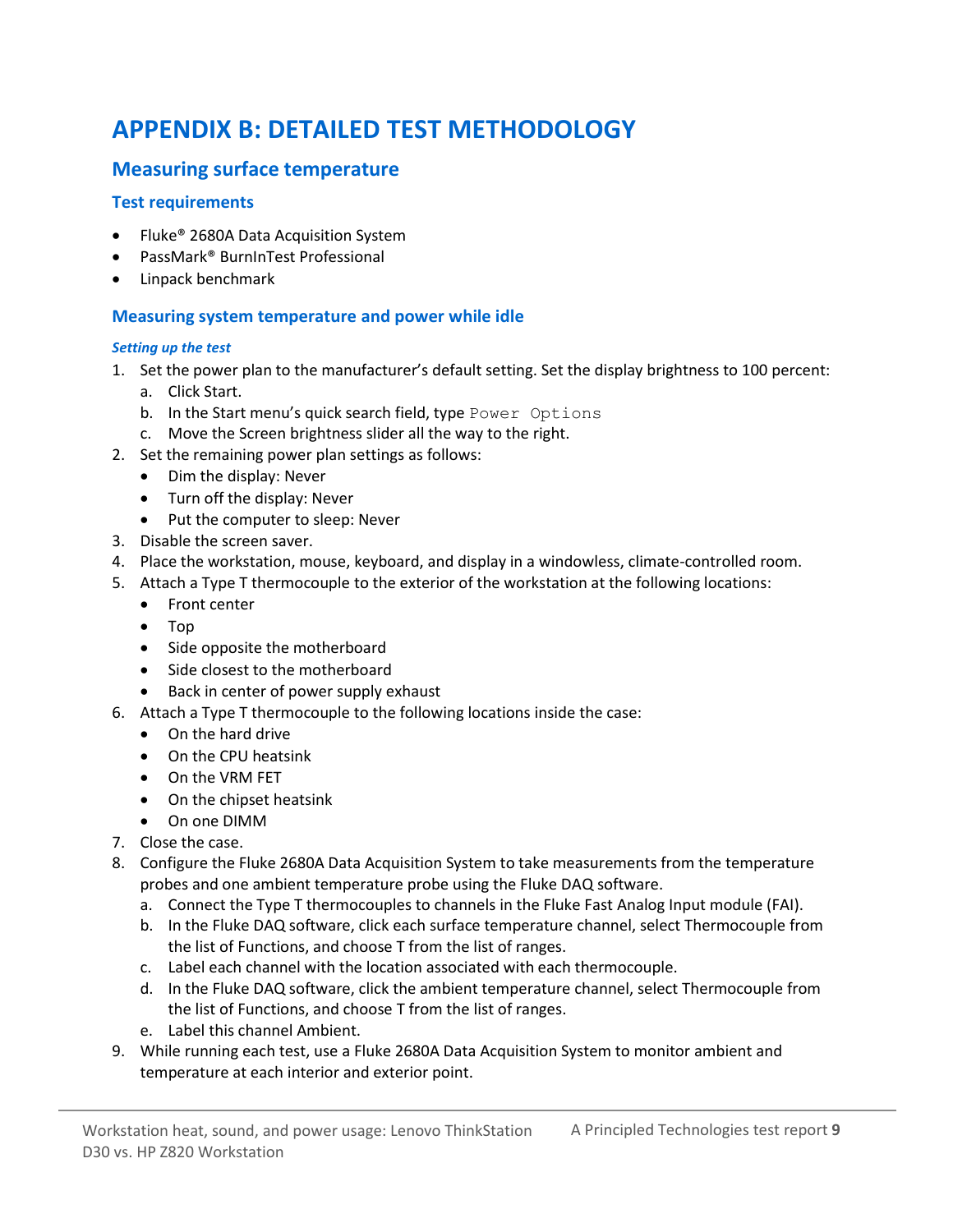- 10. Connect the power cord from the workstation to the Extech Instruments 380803 Power Analyzer's DC output load power outlet.
- 11. Plug the power cord from the Power Analyzer's DC input voltage connection into a power outlet.
- 12. Connect a separate host computer to the Power Analyzer using an RS-232 cable. This computer will monitor and collect the power measurement data.
- 13. Turn on the Extech Power Analyzer by pressing the green On/Off button.
- 14. Turn on the host computer.
- 15. Insert the Extech software installation CD into the host computer, and install the software.
- 16. Once installed, launch the Extech Power Analyzer software, and configure the correct COM port.

#### *Running the test*

- 1. Boot the system and bring up an elevated command prompt:
	- a. Select Windows Start orb.
	- b. Type cmd and press Control-Shift-Enter.
- 2. Type Cmd.exe /c start /wait Rundll32.exe advapi32.dll,ProcessIdleTasks

Do not interact with the system until the command completes.

- 3. After the command completes, wait 15 minutes before running the test.
- 4. Start the Fluke 2680A data logger using the Fluke DAQ software, and begin recording power with the Extech Power Analyzer.
- 5. Allow the workstation to sit idle for 1 hour.
- 6. After 1 hour, stop the Fluke 2680A data logger using the Fluke DAQ software, and the Power Analyzer data logger.
- 7. Export the thermal measurements to a CSV file. The Power Analyzer creates a CSV file as it collects that data.
- 8. Use the thermal measurement CSV file to find and report the highest temperature measured at each location during the test.
- 9. Use the Power Analyzer CSV to calculate the average power draw in watts during the test.
- 10. Power the workstation off for 1 hour, and allow it to return to room temperature.
- 11. Repeat steps 1 through 10 two more times.

#### **Measuring system temperature and power while under load**

#### *Setting up the test*

- 1. Download PassMark BurnInTest Professional 7.0 fro[m http://www.passmark.com/products/bit.htm.](http://www.passmark.com/products/bit.htm)
- 2. Double-click bitpro\_x64.exe to run setup.
- 3. At the Welcome screen, click Next.
- 4. Accept the license agreement, and click Next.
- 5. At the Choose Install Location screen, accept the default location of C:\Program Files\BurnInTest, and click Next.
- 6. At the Select Start Menu Folder screen, click Next.
- 7. At the Ready to Install screen, click Install.
- 8. At the Completing the BurnInTest Setup Wizard screen, deselect View Readme.txt, and click Finish to launch BurnInTest.
- 9. At the Purchasing information screen, copy and paste the Username and key, and click Continue.
- 10. At the Key accepted screen, click OK.
- 11. Select Test selection and duty cycles from the Configuration menu item.
- 12. Select CPU, 2D Graphics, 3D Graphics, RAM, and Disk(s), and deselect all other subsystems.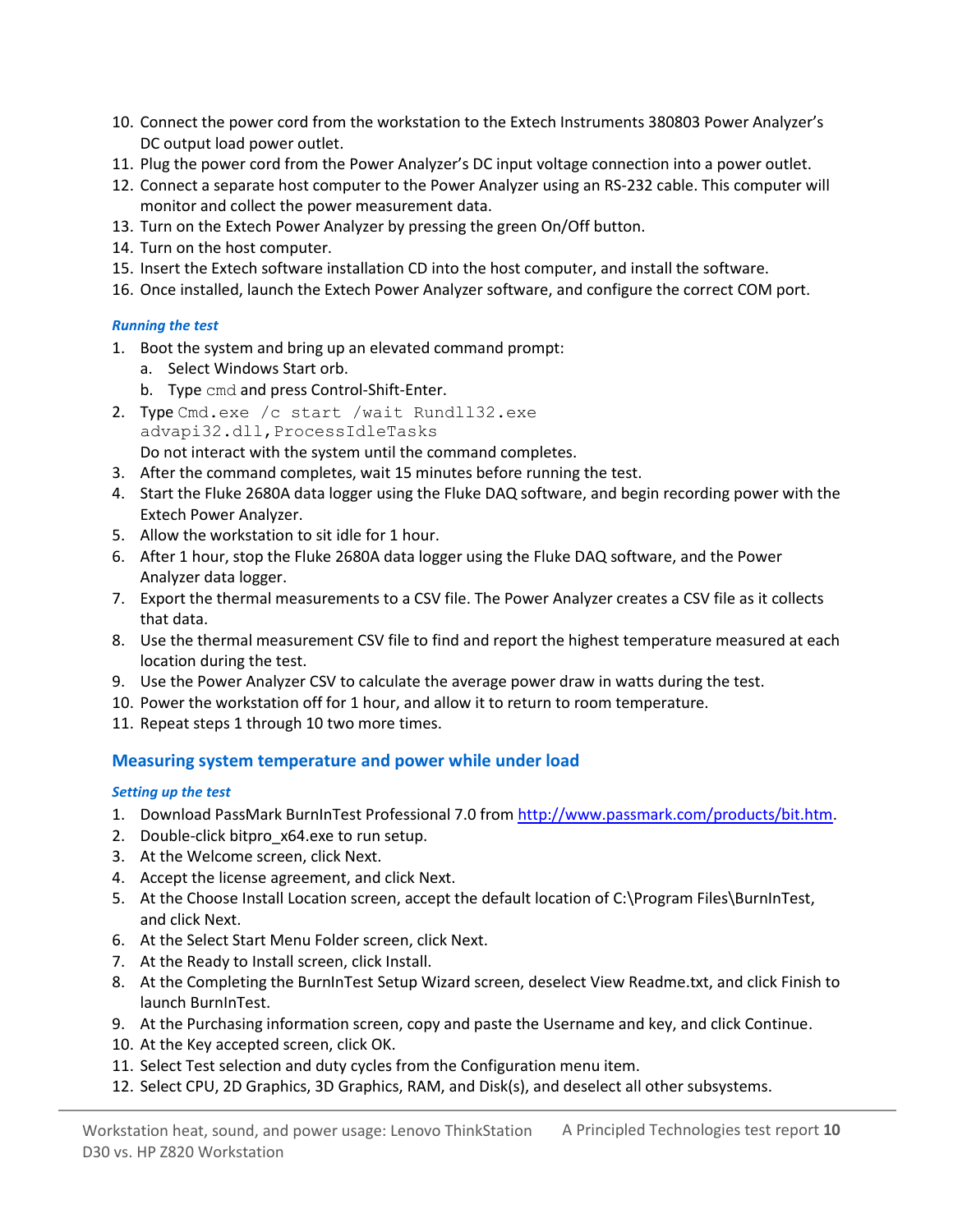- 13. Set load to 100, and click OK.
- 14. Select Test Preferences from the Configuration menu item and set or verify the following by clicking on each tab:
	- Disk: select C: drive
	- Logging: select Turn automatic logging on
	- 2D Graphics: select All available Video Memory
	- 3D Graphics: use defaults
	- CPU: use defaults
- 15. Unpack the Linpack benchmark and adjust the number of instances, problem size, and leading dimension size so that the CPU is at 100% utilization, and the memory is as close to 100% utilization as possible. We used a batch file to run the number of instances we determined for each workstation.

#### *Running the test*

- 1. Boot the system and launch PassMark BurnInTest by double-clicking the desktop icon.
- 2. Bring up an elevated command prompt:
	- a. Select Windows Start orb.
	- b. Type cmd and press Control-Shift-Enter.
- 3. Type Cmd.exe /c start /wait Rundll32.exe advapi32.dll,ProcessIdleTasks Do not interact with the system until the command completes.
- 4. After the command completes, wait 15 minutes before running the test.
- 5. Click Start Selected Tests in the BurnInTest V7.0 Pro screen, and double-click the Linpack benchmark batch file.
- 6. Start the Fluke 2680A data logger using the Fluke DAQ software, and begin recording power with the Extech Power Analyzer.
- 7. After 1 hour, stop the Fluke 2680A data logger using the Fluke DAQ software, and the Power Analyzer data logger.
- 8. Export the thermal measurements to a CSV file. The Power Analyzer creates a CSV file as it collects that data.
- 9. Use the thermal measurement CSV file to find and report the highest temperature measured at each location during the test.
- 10. Use the Power Analyzer CSV to calculate the average power draw in watts during the test.
- 11. Power the workstation off for 1 hour, and allow it to return to room temperature.
- 12. Repeat the steps 1 through 11 two more times.

#### **Measuring acoustics**

#### **Test requirements**

- Extech SDL600 Sound Level Meter/Datalogger with SD card
- PassMark BurnInTest Professional

#### **Measuring acoustics of the workstation while idle**

#### *Setting up the test*

1. Place the workstation, mouse, keyboard, and display in a windowless, sound-proofed professional sound booth.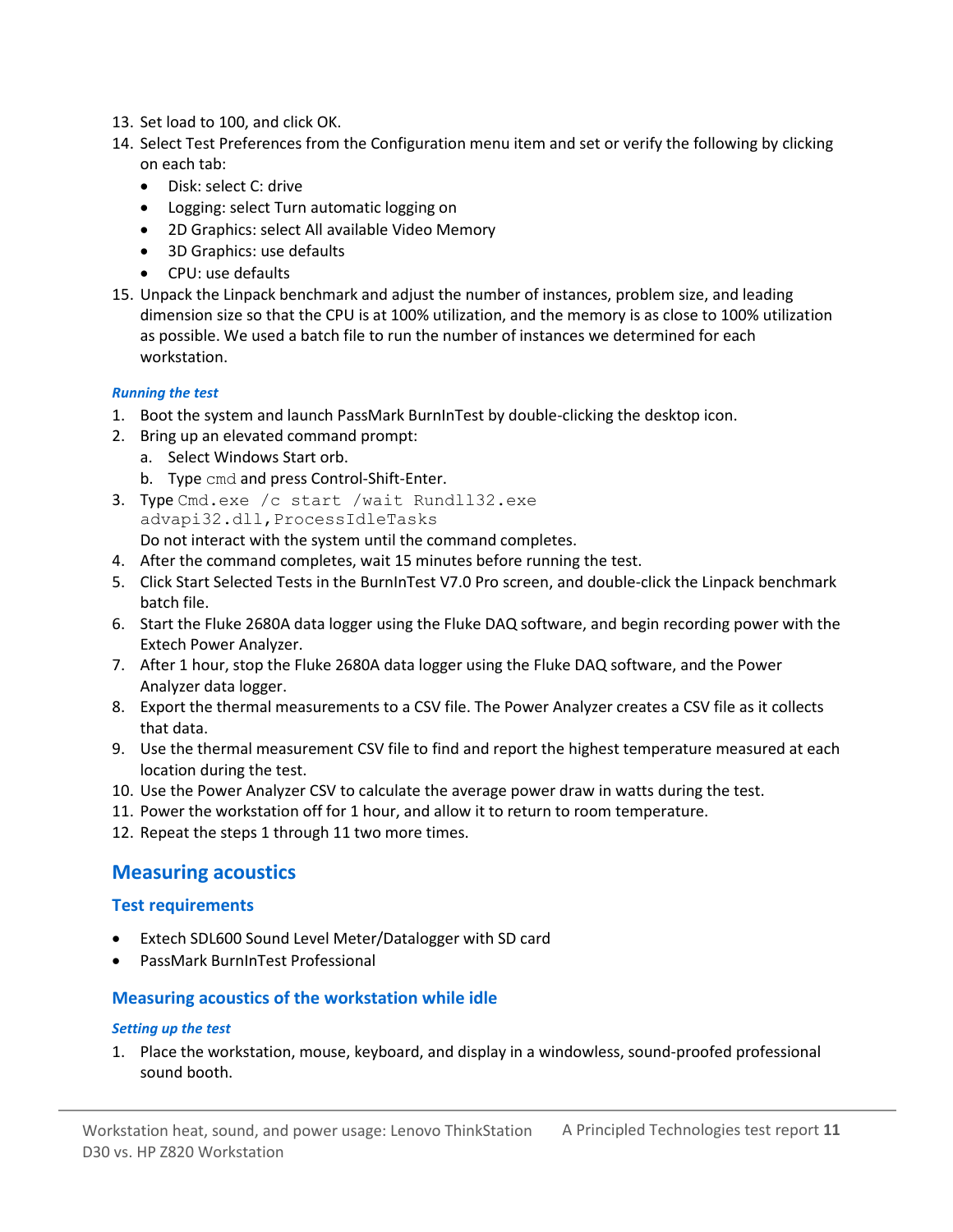2. Set the Extech SDL600 on a tripod so that it is 3 feet in front of, and 2 feet above the workstation.

#### *Running the test*

- 1. Boot the system and bring up an elevated command prompt:
	- a. Select Windows Start orb.
	- b. Type cmd and press Control-Shift-Enter.
- 2. Type Cmd.exe /c start /wait Rundll32.exe advapi32.dll,ProcessIdleTasks Do not interact with the system until the command completes.
- 3. After the command completes, wait 5 minutes before running the test.
- 4. Start the Extech SDL600 Sound Level Meter/Datalogger and allow the workstation to sit idle for 1 hour.
- 5. After 1 hour, stop the Extech SDL600.
- 6. Power the workstation off for 10 minutes.
- 7. Copy the log file from the Extech SDL600 SD card.
- 8. Repeat steps 1 through 7 two more times.

#### **Measuring acoustics of the workstation while under load**

#### *Setting up the test*

Ensure that PassMark BurnInTest Professional 7.0 and the Linpack benchmark are set up on your system.

#### *Running the test*

- 1. Boot the system and launch PassMark BurnInTest by double-clicking the desktop icon.
- 2. Bring up an elevated command prompt:
	- Select Windows Start orb.
	- Type cmd and press Control-Shift-Enter.
- 3. Type Cmd.exe /c start /wait Rundll32.exe advapi32.dll,ProcessIdleTasks Do not interact with the system until the command completes.
- 4. After the command completes, wait 15 minutes before running the test.
- 5. Click Start Selected Tests in the BurnInTest V7.0 Pro screen, double-click the Linpack benchmark batch file, and start the Extech SDL600 Sound Level Meter/Datalogger.
- 6. After 1 hour, stop the Extech SDL600.
- 7. Power the workstation off for 10 minutes.
- 8. Copy the log file from the Extech SDL600 SD card.
- 9. Repeat steps 1 through 8 two more times.

#### **Measuring power consumption**

To record each workstation's power consumption during each test, we used an Extech Instruments [\(www.extech.com\)](http://www.extech.com/) 380803 Power Analyzer/Datalogger. We connected the power cord from the server under test to the Power Analyzer's output load power outlet. We then plugged the power cord from the Power Analyzer's input voltage connection into a power outlet.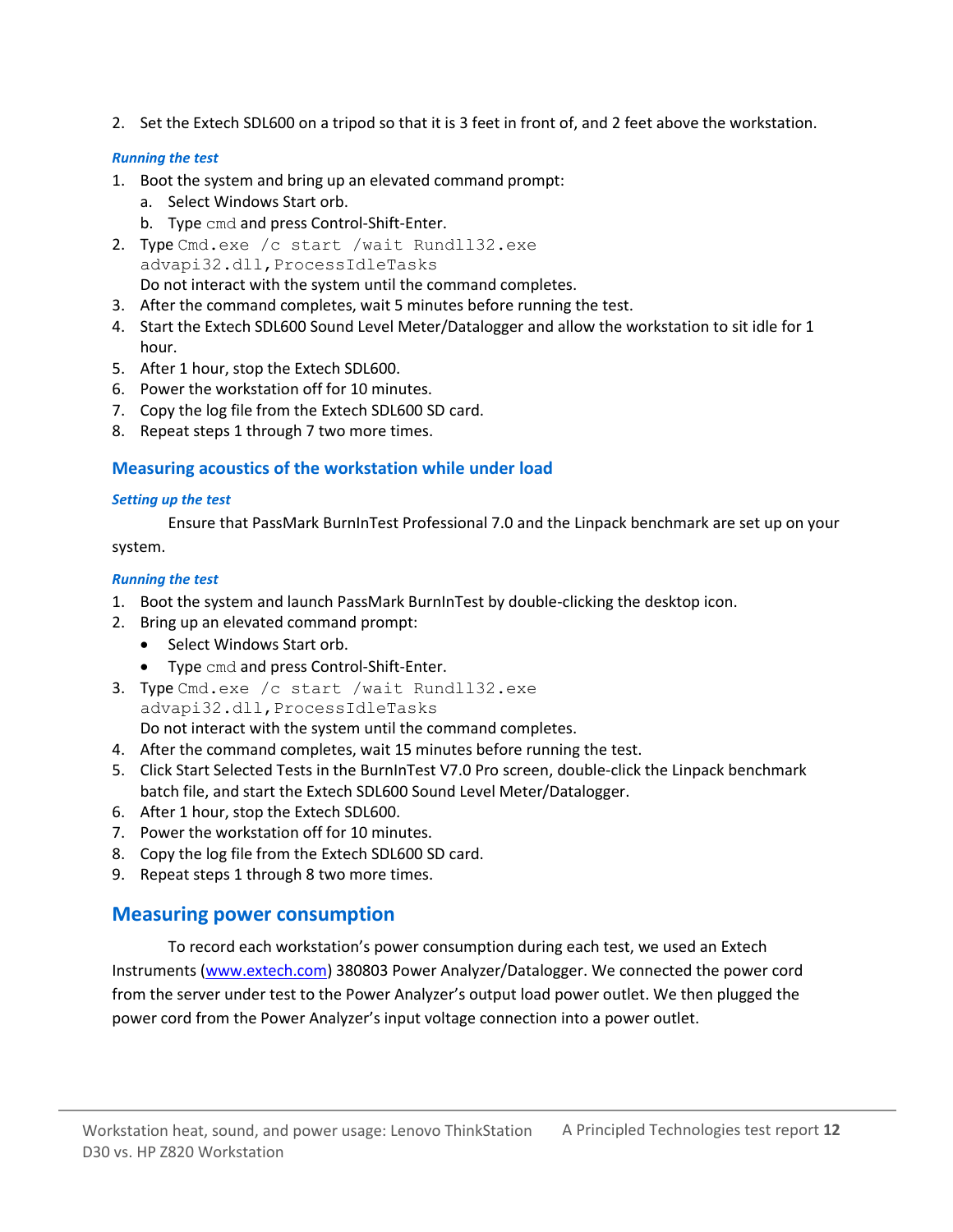We used the Power Analyzer's Data Acquisition Software (version 2.11) to capture all recordings. We installed the software on a separate Intel processor-based PC, which we connected to the Power Analyzer via an RS-232 cable. We captured power consumption at one-second intervals.

We then recorded the power usage (in watts) for each system during the testing at 1-second intervals. To compute the average power usage, we averaged the power usage during the time the system was producing its peak performance results.